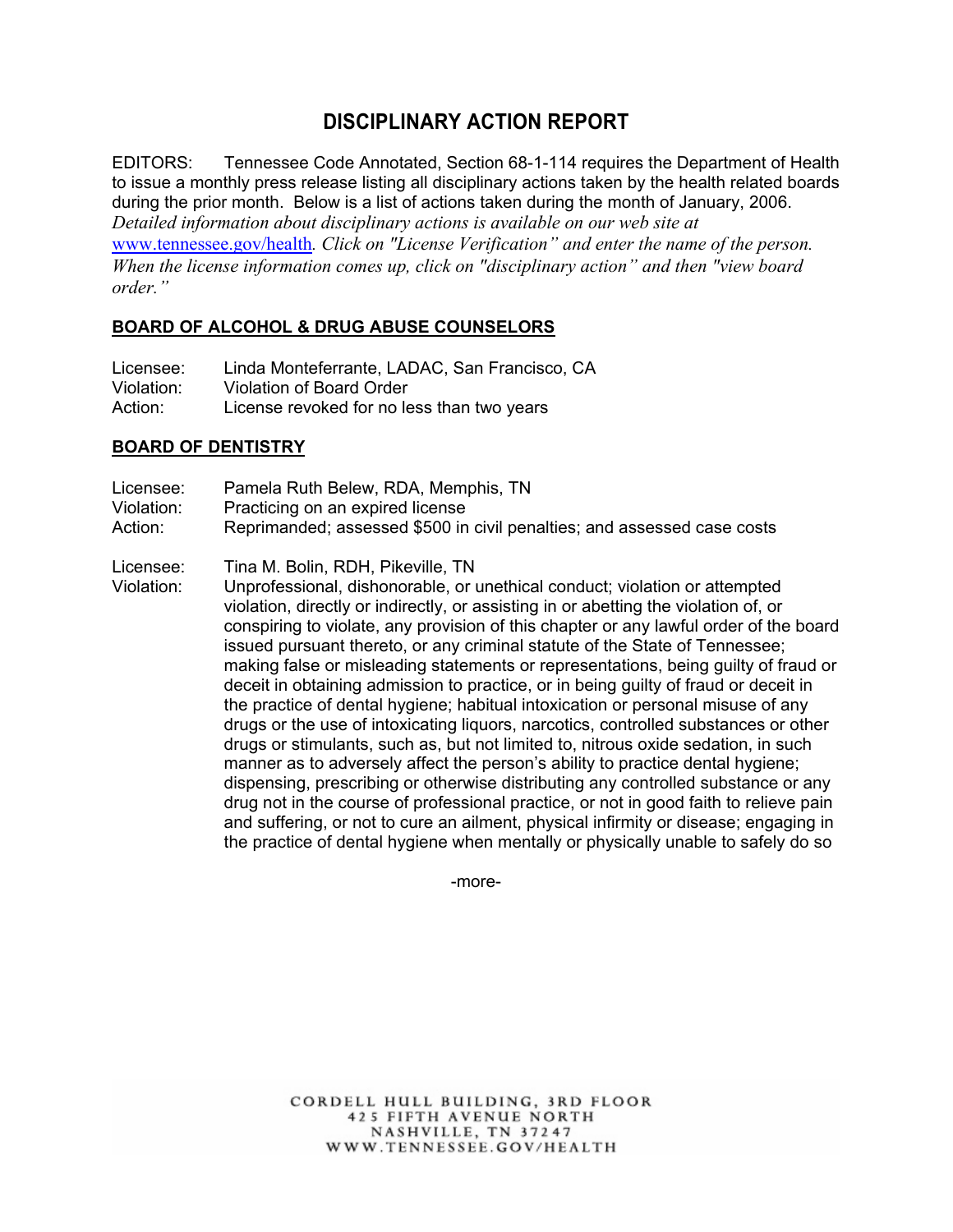Action: License Suspended for not less than six months; to be followed by Probation for a period of five years from the effective date of the suspension being lifted; must regain and maintain the advocacy of the Tennessee Professional Assistance Program; assessed \$6,000 in civil penalties; and assessed case costs

# Licensee: Carl M. Browder, DDS, Dayton, TN<br>Violation: Unprofessional. dishonorable, or un

- Unprofessional, dishonorable, or unethical conduct; violation or attempted violation, directly or indirectly, or assisting in or abetting the violation of, or conspiring to violate, any provision of this chapter or any lawful order of the board issued pursuant thereto, or any criminal statute of the State of Tennessee; making false or misleading statements or representations, being guilty of fraud or deceit in obtaining admission to practice, or in being guilty of fraud or deceit in the practice of dentistry; gross malpractice, or a pattern of continued or repeated malpractice, ignorance, negligence or incompetence in the course of professional practice; habitual intoxication or personal misuse of any drugs or the use of intoxicating liquors, narcotics, controlled substances or other drugs or stimulants, such as, but not limited to, nitrous oxide sedation, in such manner as to adversely affect the person's ability to practice dentistry; conviction of a felony, conviction of any offense under state or federal drug laws or conviction of any offense involving moral turpitude; dispensing, prescribing or otherwise distributing any controlled substance or any drug not in the course of professional practice, or not in good faith to relieve pain and suffering, or not to cure an ailment, physical infirmity or disease; engaging in the practice of dentistry when mentally or physically unable to safely do so; failure to update mandatory practitioner profile
- Action: License Suspended for not less than one year; to be followed by Probation for a period of five years commencing from the effective date of the suspension being lifted; must surrender his DEA license for the duration of the disciplinary period; must immediately gain and maintain advocacy of the Concerned Dental Professional Committee; assessed \$9,000 in civil penalties; and assessed case costs

#### Licensee: Hiedie J. Fleming, RDA, Memphis, TN

- Violation: Unprofessional, dishonorable or unethical conduct; violation or attempted violation, directly or indirectly, or assisting in or abetting the violation of, or conspiring to violate, any provision of this chapter or any lawful order of the board issued pursuant thereto, or any criminal statute of the State of Tennessee; performing outside of scope of practice
- Action: License placed on Probation for one year; assessed \$1,000 in civil penalties; and assessed case costs

# Licensee: James L. Fortner, DDS, Brentwood, TN

- Violation: Unprofessional, dishonorable or unethical conduct; gross malpractice, or a pattern of continued or repeated malpractice, ignorance, negligence or incompetence in the course of professional practice; violation of rules regarding dental records
- Action: License placed on Probation for two years; must complete continuing education courses; charts submit to audit; assessed \$2,000 in civil penalties; and assessed case costs

-more-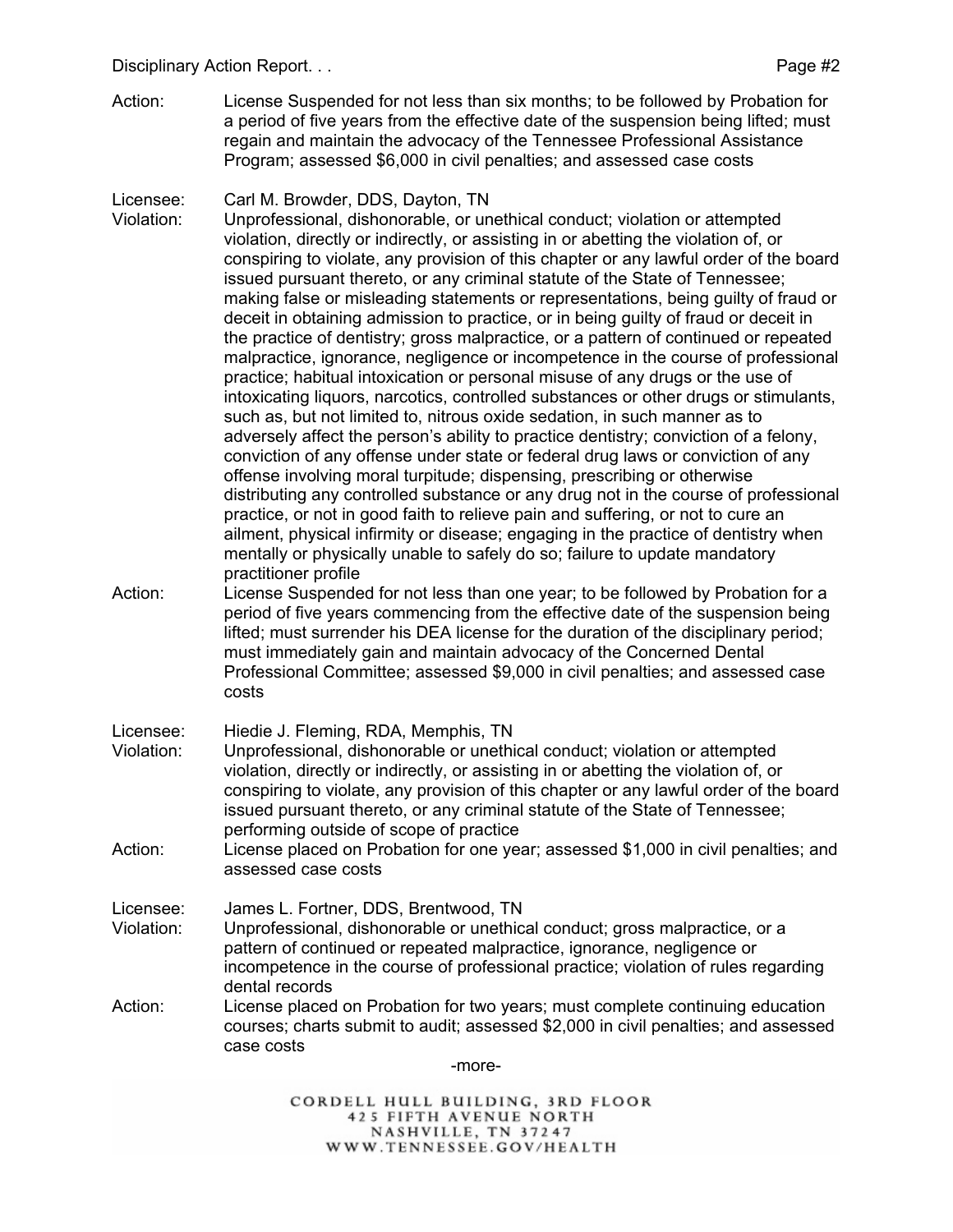Disciplinary Action Report. . . Page #3

Licensee: Dellilah A. Johnson, DDS, Nashville, TN

- Violation: Unprofessional, dishonorable or unethical conduct; exercising undue influence on the patient or client, including the promotion of the sale of services, goods, appliances or drugs in such manner as to exploit the patient or client for the financial gain of the practitioner or of a third party; failing to maintain an accurate and legible written evaluation and treatment history for each patient; failed to respond to written communications from the Department of Health, to make available any relevant records with respect to an inquiry or complaint about the licensee's unprofessional conduct; practicing on an expired license; violation of rule regarding termination of dentist/patient relationship
- Action: License placed on Probation for three years; must attend continuing education course; assessed \$3,500 in civil penalties; and assessed case costs

#### Licensee: E. Dean Johnson, DDS, Memphis, TN

- Violation: Unprofessional, dishonorable, or unethical conduct; habitual intoxication or personal misuse of any drugs or the use of intoxicating liquors, narcotics, controlled substances or other drugs or stimulants, such as, but not limited to, nitrous oxide sedation, in such manner as to adversely affect the person's ability to practice dentistry; dispensing, prescribing or otherwise distributing any controlled substance or any drug not in the course of professional practice, or not in good faith to relieve pain and suffering, or not to cure an ailment, physical infirmity or disease; engaging in the practice of dentistry when mentally or physically unable to safely do so; violation of rules regarding prescribing, dispensing, or otherwise distributing pharmaceuticals
- Action: License Suspended; must permanently surrender DEA certificate; after meeting certain terms and conditions, he may appear before the Board to request that the suspension be lifted and his license placed on Probation for five years; assessment of civil penalties (\$20,000)

| Licensee:  | John E. Jordan, DDS, Memphis, TN                   |
|------------|----------------------------------------------------|
| Violation: | Unprofessional, dishonorable, or unethical conduct |
| Action:    | License Surrendered; assessed case costs           |

Licensee: Padma A. Lyons, DDS, Germantown, TN

Violation: Employed an unregistered dental assistant

Action: Reprimanded; assessed \$1,000 in civil penalties; and assessed case costs

Licensee: Ralph M. Nixon, DDS, Jackson, TN

Violation: Unprofessional, dishonorable, or unethical conduct; violation or attempted violation, directly or indirectly, or assisting in or abetting the violation of, or conspiring to violate, any provision of this chapter or any lawful order of the board issued pursuant thereto, or any criminal statute of the State of Tennessee; dispensing, prescribing or otherwise distributing any controlled substance or any drug not in the course of professional practice, or not in good faith to relieve pain and suffering, or not to cure an ailment, physical infirmity or disease; conducting the practice of dentistry so as to permit directly or indirectly an unlicensed person

-more-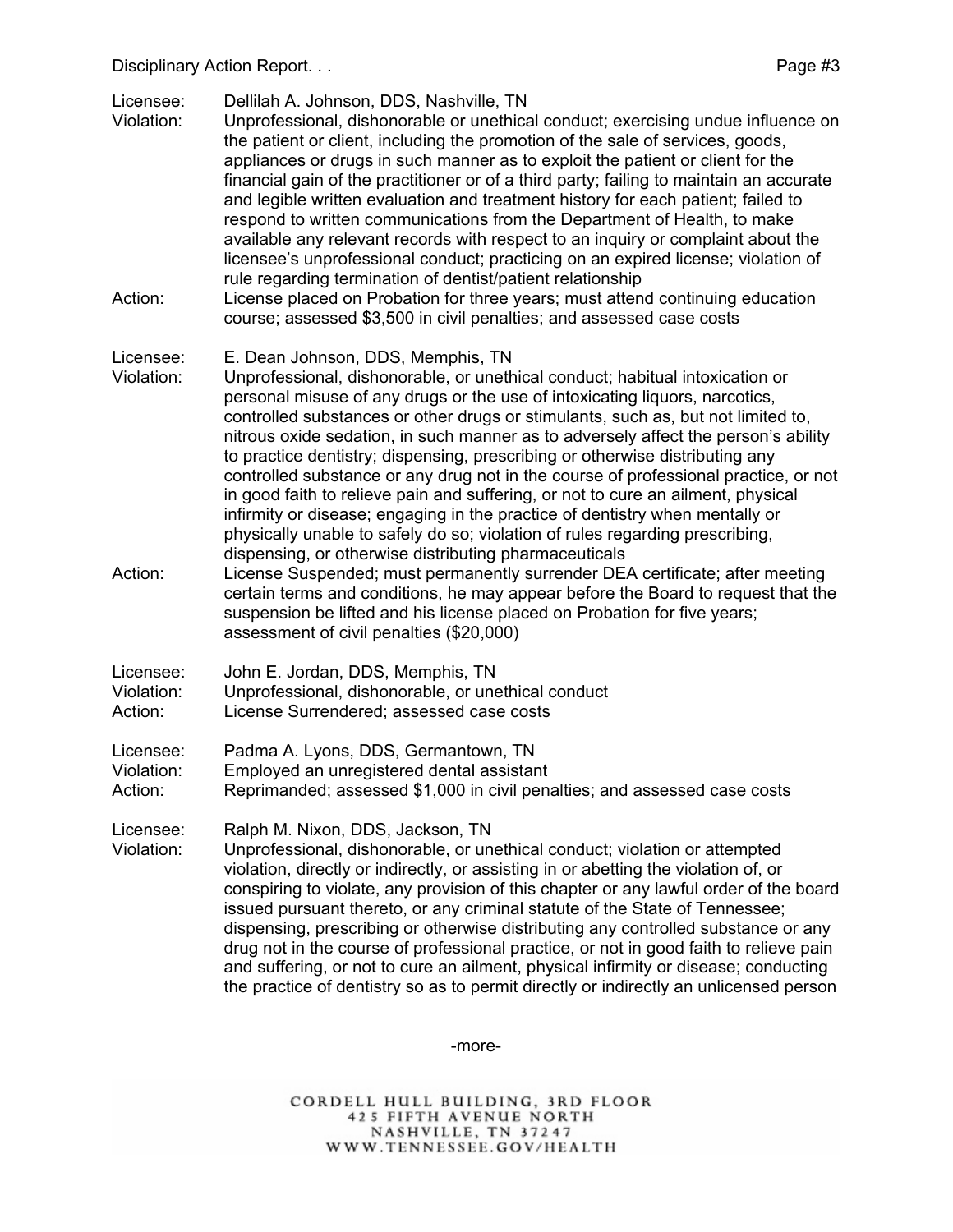to perform services or work that under the provisions of the chapter can be done legally only by persons licensed to practice dentistry or dental hygiene or as a registered dental assistant; violation of rules regarding prescribing; violation of rules regarding record keeping Action: License placed on Probation for two years; must complete continuing education courses; assessed \$5,000 in civil penalties; and assessed case costs Licensee: Jack Morton, DDS, Soddy Daisy, TN Violation: Unprofessional, dishonorable, or unethical conduct; violation or attempted violation, directly or indirectly, or assisting in or abetting the violation of, or conspiring to violate, any provision of this chapter or any lawful order of the board issued pursuant thereto, or any criminal statute of the State of Tennessee; conducting the practice of dentistry so as to permit directly or indirectly an unlicensed person to perform services or work that under the provisions of the chapter can be done legally only by persons licensed to practice dentistry Action: License must be surrendered within 30 days; assessed case costs Licensee: John Paffrath, DDS, Erin, TN Violation: Unprofessional, dishonorable or unethical conduct; making false or misleading statements or representations, being guilty of fraud or deceit in obtaining admission to practice, or in being guilty of fraud or deceit in the practice of dentistry Action: License suspended until such time as he completes continuing education in prescribing antibiotics and professional ethics; thereafter to be placed on Probation for a period of three years; assessed \$7,200 in civil penalties; and assessed case costs Licensee: Jaunita A. Rouse, DDS, Mount Juliet, TN Violation: Unprofessional, dishonorable or unethical conduct; making false or misleading statements or representations, being guilty of fraud or deceit in obtaining admission to practice, or in being guilty of fraud or deceit in the practice of dentistry; used or participated in the use of any form of public communication containing a false, fraudulent, misleading or deceptive statement or claim Action: Reprimanded; assessed \$2,000 in civil penalties; and assessed case costs Licensee: Christy Nicole Shipley, RDA, Harriman, TN Violation: Practicing on an expired license; monitored nitrous oxide without a permit Action: Reprimanded; assessed \$500 in civil penalties; and assessed case costs Licensee: Lawrence Trivette, Jr, DDS, Knoxville, TN Violation: Unprofessional, dishonorable, or unethical conduct; habitual intoxication or personal misuse of any drugs or the use of intoxicating liquors, narcotics, controlled substances or other drugs or stimulants, such as, but not limited to, nitrous oxide sedation, in such manner as to adversely affect the person's ability to practice dentistry; engaging in the practice of dentistry when mentally or physically unable to safely do so; dispensing, prescribing or otherwise distributing any controlled substance or any drug not in the course of professional practice, or not in good faith to relieve pain and suffering, or not to cure an ailment, physical infirmity or disease; violation of rules regarding prescribing -more-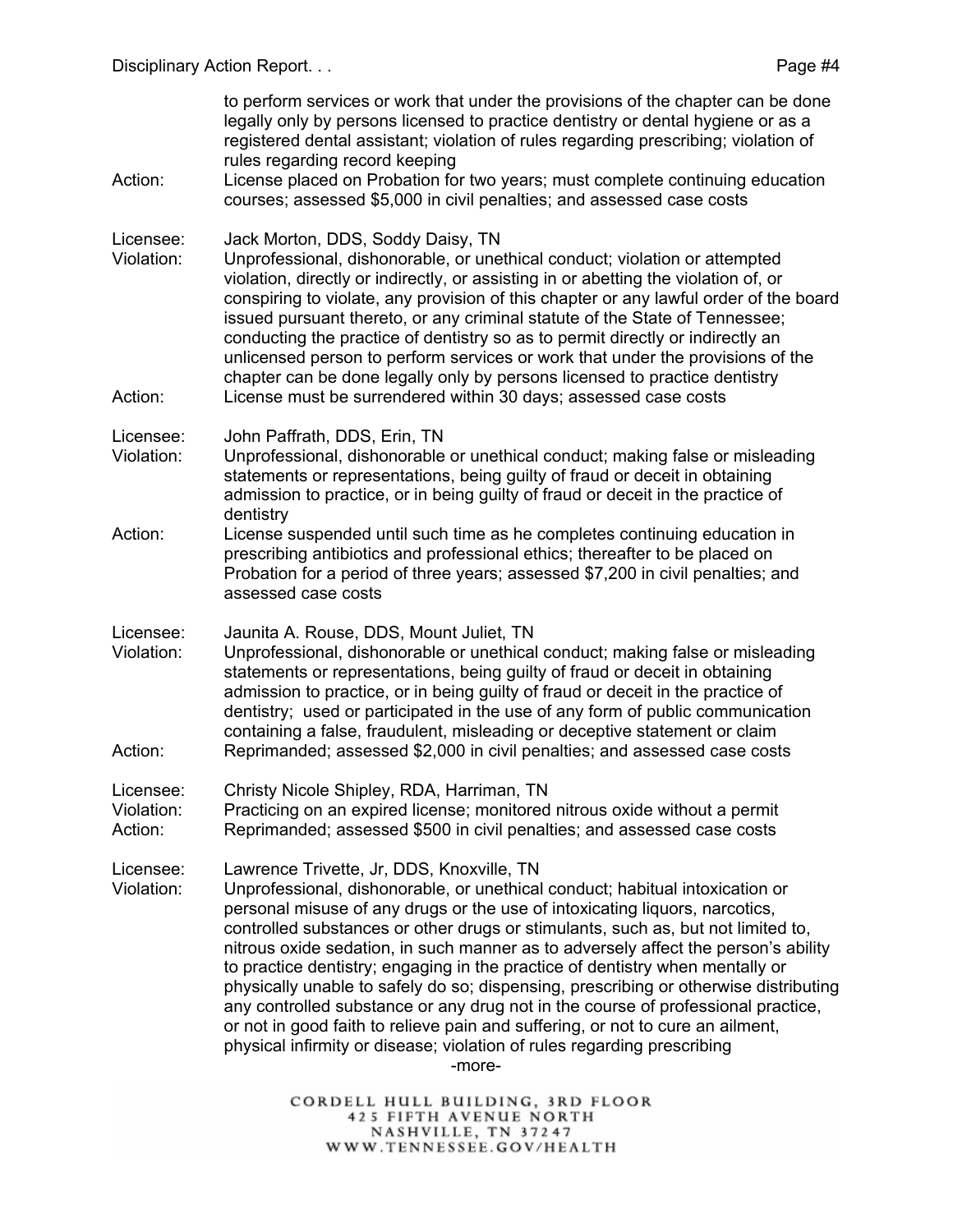Disciplinary Action Report. . . **Page #5** 

Action: Licensed Suspended indefinitely; DEA certificate permanently surrendered; must appear before the Board with proof that he has met certain terms and conditions; thereafter, license to be placed on Probation for five years, if he has not met the conditions, his license will remain suspended for five years; assessed case costs

#### **BOARD OF MASSAGE LICENSURE**

| Licensee:  | Blue River Canyon Day Spa & Store                          |
|------------|------------------------------------------------------------|
| Violation: | Operating as a massage establishment on an expired license |
| Action:    | Assessed \$3,000 in civil penalties                        |
| Licensee:  | Denise Ann Knight, LMT, Nashville, TN                      |
| Violation: | Allowed unlicensed person to practice                      |
| Action:    | Assessed \$200 in civil penalties                          |
| Licensee:  | Bradley Slavik, LMT, Brentwood, TN                         |
| Violation: | Allowed unlicensed person to practice                      |
| Action:    | Assessed \$1,700 in civil penalties                        |
| Licensee:  | Shelli Williams, LMT, Dowelltown, TN                       |
| Violation: | Failure to comply with continuing education requirements   |
| Action:    | Assessed \$200 in civil penalties                          |

# **BOARD OF MEDICAL EXAMINERS**

| Licensee:<br>Violation:            | Robert Clark Allen, MD, Johnson City, TN<br>Violation or attempted violation, directly or indirectly, or assisting in or abetting<br>the violation of, or conspiring to violate, any provision of this chapter or any lawful<br>order of the board issued pursuant thereto, or any criminal statute of the state of<br><b>Tennessee</b>                                                                                                                                                                                                                                                                                                                                                                                                                                                                                             |
|------------------------------------|-------------------------------------------------------------------------------------------------------------------------------------------------------------------------------------------------------------------------------------------------------------------------------------------------------------------------------------------------------------------------------------------------------------------------------------------------------------------------------------------------------------------------------------------------------------------------------------------------------------------------------------------------------------------------------------------------------------------------------------------------------------------------------------------------------------------------------------|
| Action:                            | License placed on Probation for not less than five years; must maintain advocacy<br>with the Tennessee Medical Foundation                                                                                                                                                                                                                                                                                                                                                                                                                                                                                                                                                                                                                                                                                                           |
| Licensee:<br>Violation:<br>Action: | Jesse D. Herbert, M.D., Morristown, TN<br>Unprofessional conduct<br>Reprimanded; must compete continuing education within one year; assessed<br>\$1,000 in civil penalties; and assessed case costs                                                                                                                                                                                                                                                                                                                                                                                                                                                                                                                                                                                                                                 |
| Licensee:<br>Violation:            | Richard J. Kienzle, M.D., Copperhill, TN<br>Practicing without a license; which constitutes a Class B misdemeanor for each<br>instance of such practice; unprofessional, dishonorable, or unethical conduct;<br>violation or attempted violation, directly or indirectly, or assisting in or abetting the<br>violation of, or conspiring to violate, any provision of this chapter or any lawful<br>order of the board issued pursuant thereto, or any criminal statute of the state of<br>Tennessee; making false statements or representations, being guilty of fraud or<br>deceit in obtaining admission to practice, or being guilty of fraud or deceit in the<br>practice of medicine; gross malpractice, or a pattern of continued or repeated<br>malpractice, ignorance, negligence or incompetence in the course of medical |

-more-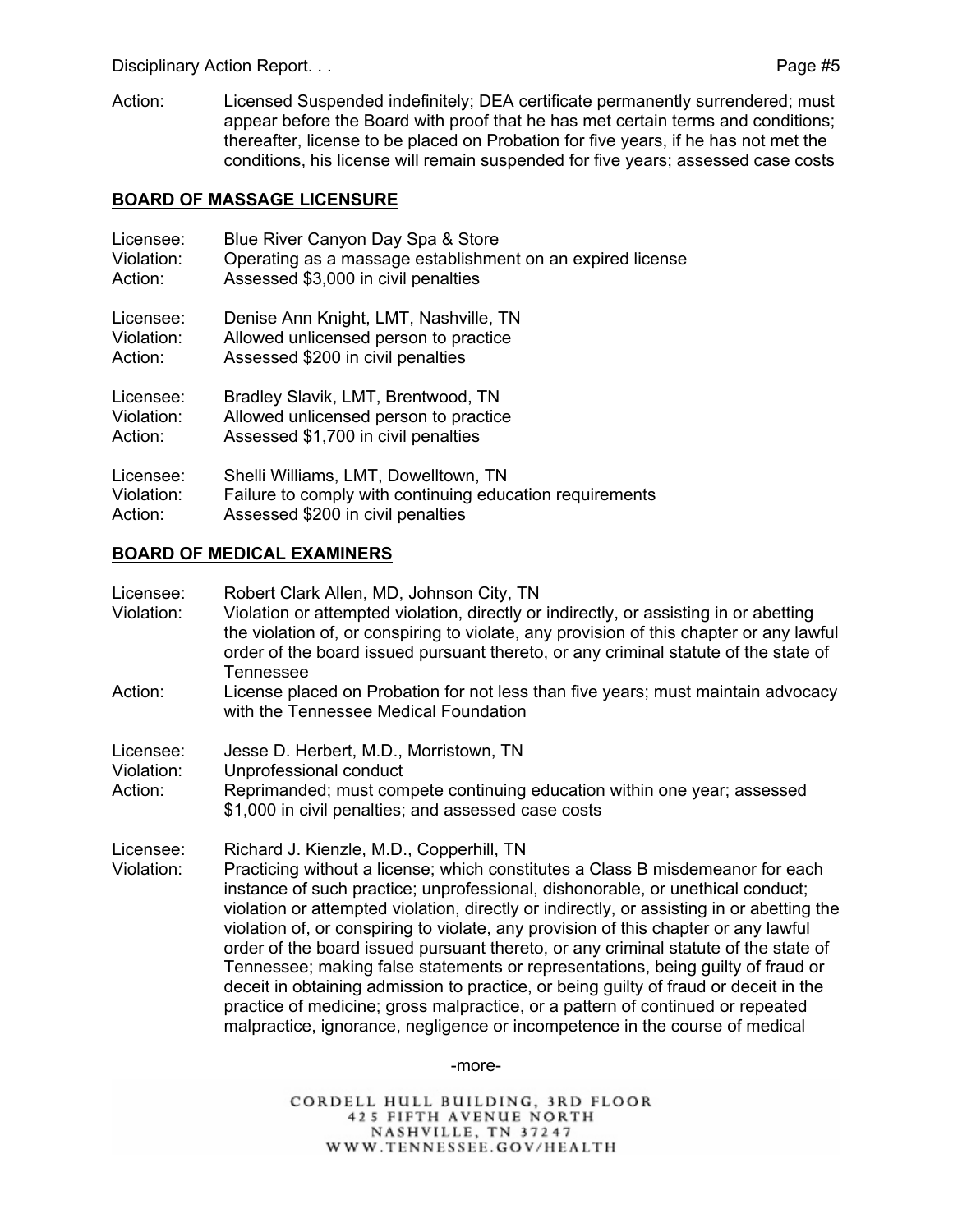practice; dispensing, prescribing or otherwise distributing any controlled substance or any other drug not in the course of professional practice, or not in good faith to relieve pain and suffering, or not to cure an ailment, physical infirmity or disease, or in amounts and/or for durations not medically necessary, advisable or justified for a diagnosed condition; dispensing, prescribing or otherwise distributing any controlled substance or other drug to any person in violation of any law of the state or of the United States; engaging in the practice of medicine when mentally or physically unable to safely do so Action: Assessed \$3,000 in civil penalties and assessed case costs

Licensee: Phillip B. Michael, M.D., Knoxville, TN

Violation: Unprofessional, dishonorable or unethical conduct; violation or attempted violation, directly or indirectly, or assisting in or abetting the violation of, or conspiring to violate, any provision of this chapter or any lawful order of the board issued pursuant thereto, or any criminal statute of the state of Tennessee; making false statements or representations, being guilty of fraud or deceit in obtaining admission to practice, or being guilty of fraud or deceit in the practice of medicine; gross malpractice, or a pattern of continued or repeated malpractice, ignorance, negligence or incompetence in the course of medical practice; dispensing, prescribing or otherwise distributing any controlled substance or any other drug not in the course of professional practice, or not in good faith to relieve pain and suffering, or not to cure an ailment, physical infirmity or disease, or in amounts and/or for durations not medically necessary, advisable or justified for a diagnosed condition; dispensing, prescribing or otherwise distributing to any person a controlled substance or any other drug if such person is addicted to the habit of using controlled substances without making a bona fide effort to cure the habit of such patient; dispensing, prescribing or otherwise distributing any controlled substance or any other drug to any person in violation of any law of the state or of the United Stated; violation of rules pertaining to prescribing for pain management

Action: License placed on Probation for five years; must complete continuing education; assessed \$17,000 in civil penalties; and assessed case costs

Licensee: Patricia Moynihan, MD, Franklin, TN

Violation: Gross malpractice, or a pattern of continued or repeated malpractice, ignorance, negligence or incompetence in the course of medical practice Action: License Surrendered; assessed case costs

| Licensee:  | Richard Ruhling, MD, Collegedale, TN                                    |
|------------|-------------------------------------------------------------------------|
| Violation: | Unprofessional, dishonorable, or unethical conduct; out of state action |
| Action:    | License permanently Revoked; assessed case costs                        |

Licensee: Fortune Williams, MD, Nashville, TN Violation: Out of state action Action: License Revoked; assessed \$2,000 in civil penalties; and assessed case costs

-more-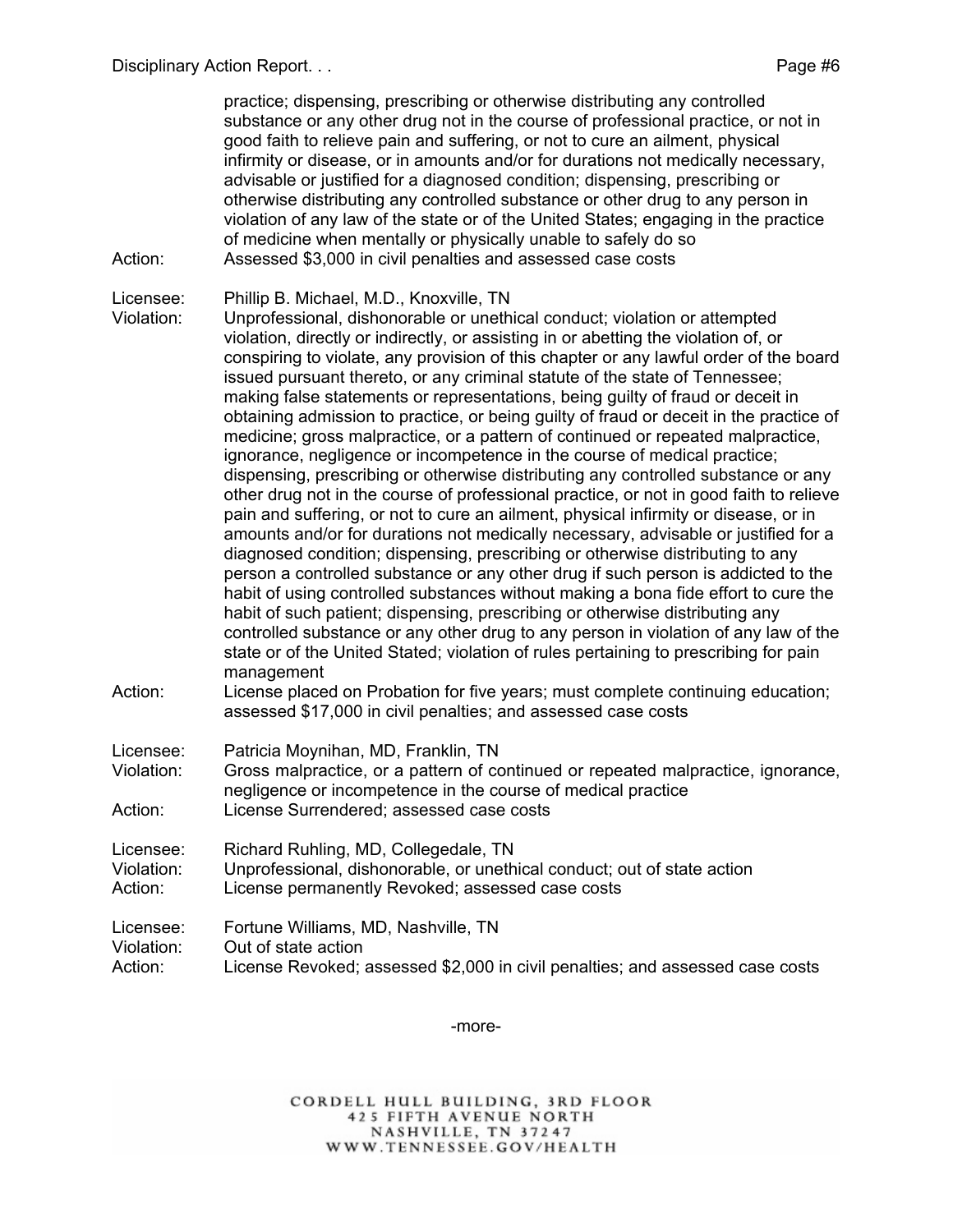## **BOARD OF NURSING**

Licensee: Gary Hubbard, RN, Church Hill, TN Violation: Unprofessional Conduct; out of state action Action: License placed on Probation to run concurrent with Tennessee Professional Assistance Program Contract; assessed \$1,000 in civil penalties

# **COMMITTEE OF PHYSICIAN ASSISTANTS**

- Licensee: Joel Burnett, PA, Harriman, TN
- Violation: Violation or attempted violation of, or conspiring to violate, any provision of the Physicians Assistants Act or any lawful order of the Committee and Board issued pursuant thereto, or any criminal statute of the State of Tennessee; habitual intoxication or personal misuse of any drugs or the use of intoxicating liquors, narcotics, controlled substances, or other drugs or stimulants in such a manner as to adversely affect the person's ability to practice as a physician's assistant
- Action: License suspended until he has obtained and maintained for 120 days the supervision and advocacy of the Tennessee Professional Assistance Program. After completion of the 120 days; he may petition for an order of compliance and will be required to show proof of absolute compliance with a "zero tolerance" contract; upon submission of this proof, his license will be placed on Probation for the entirety of his contract with the Tennessee Professional Assistance Program

Licensee: Jared Manning, OPA, Cordova, TN

Violation: Practicing outside of the specialty of orthopedic medicine or surgery

Action: Reprimanded; assessed \$1,300 in civil penalties; and assessed case costs

#### **BOARD OF PODIATRIC MEDICAL EXAMINERS**

- Licensee: Mike Westerfield, DPM, Greeneville, TN
- Violation: Dispensing, prescribing or otherwise distributing any controlled substance or any other drug not in the course of professional practice, or not in good faith to relieve pain and suffering, or not to cure an ailment, physical infirmity or disease Action: License Revoked

#### **BOARD OF EXAMINERS IN PSYCHOLOGY**

Licensee: David McElroy, Ph.D., Nashville, TN

Violation: Unprofessional, dishonorable or unethical conduct; violation or attempted violation, directly or indirectly, or assisting in or abetting the violation of, or conspiring to violation, any provision T.C.A. 63-11-215 et. Seq., or any lawful order of the Board issued pursuant thereto, or any criminal statute of the State of Tennessee; habitual intoxication or personal misuse of any drugs or the use of intoxicating liquors, narcotics, controlled substances, or other drugs or stimulants in such a manner as to adversely affect the person's ability to practice the person's profession; engaging in practice when mentally or physically unable to safely do so

-more-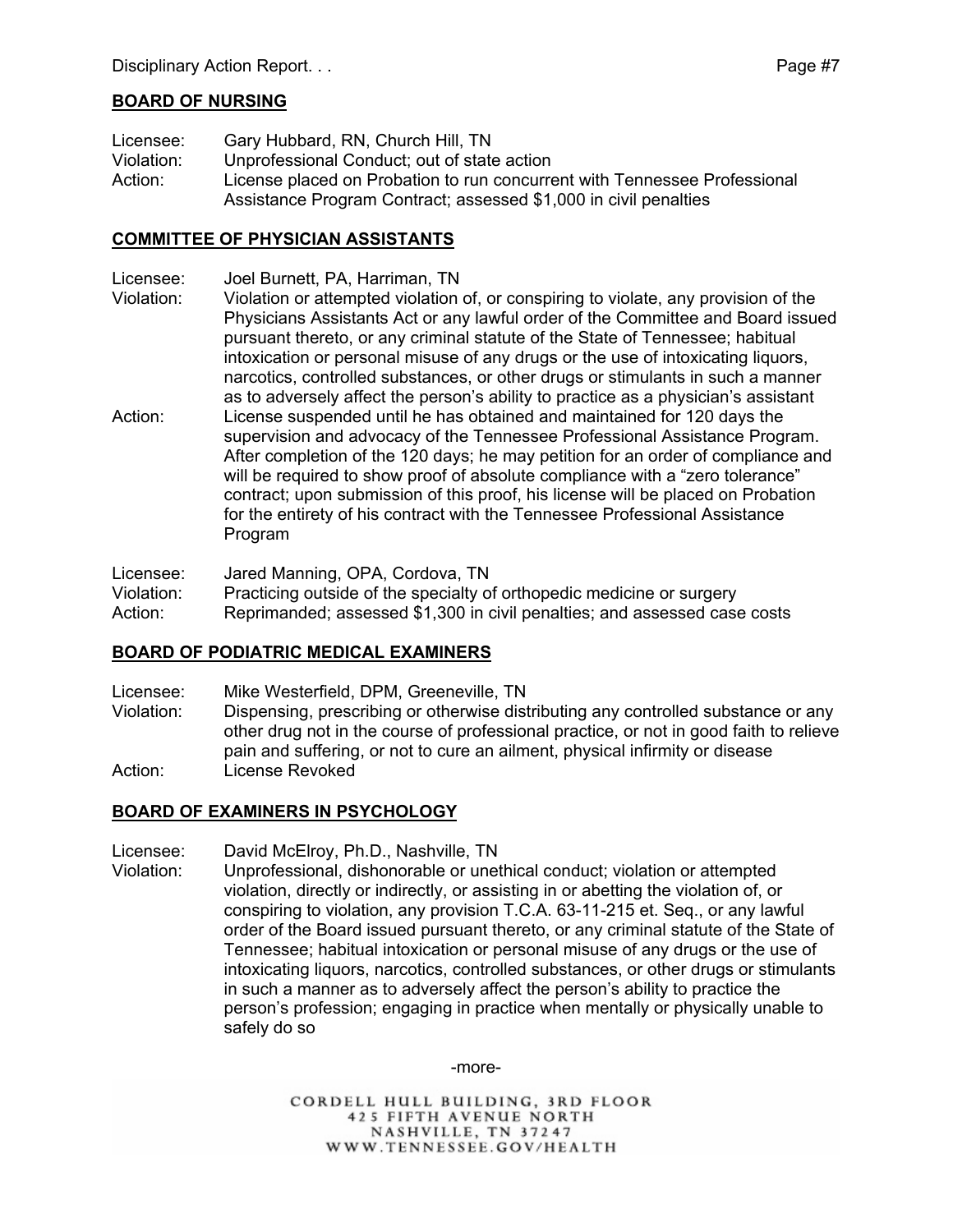Disciplinary Action Report. . . The contract of the contract of the Page #8

Action: Board's order of August 5, 2005 is vacated; license to be Suspended for a period of at least two years; must meet certain conditions before license will be unencumbered; assessed costs

| Licensee:  | Janis Neece, Ph.D., Knoxville, TN                                                        |
|------------|------------------------------------------------------------------------------------------|
| Violation: | Unprofessional, dishonorable or unethical conduct; violation of rules and<br>regulations |
| Action:    | Reprimanded; must obtain 12 hours of continuing education; assessed case<br>costs        |

#### **BOARD OF VETERINARY MEDICAL EXAMINERS**

| Licensee:  | Sammy Sanders, Unlicensed, Atoka, TN                                                                         |
|------------|--------------------------------------------------------------------------------------------------------------|
| Violation: | Practicing without a license                                                                                 |
| Action:    | Ordered to Cease and Desist from the practice of veterinary medicine; assessed<br>\$1,500 in civil penalties |

#### **DECEMBER 2005 ABUSE REGISTRY PLACEMENTS**

| Individual:<br>Violation:<br>Action: | Sydney Courtney, Companion Staff and CAN, Lenoir City, TN<br>Misappropriation<br><b>CNA Certification Revoked</b><br>Placed on State Abuse Registry |
|--------------------------------------|-----------------------------------------------------------------------------------------------------------------------------------------------------|
| Individual:                          | Iris Daniels, Residential Support, Cordova, TN                                                                                                      |
| Violation:                           | <b>Physical Abuse</b>                                                                                                                               |
| Action:                              | Placed on State Abuse Registry                                                                                                                      |
| Individual:                          | Elizabeth Havey, Development Tech, Greeneville, TN                                                                                                  |
| Violation:                           | <b>Physical Abuse</b>                                                                                                                               |
| Action:                              | Placed on State Abuse Registry                                                                                                                      |
| Individual:                          | Christopher Hicks, DSA, Greeneville, TN                                                                                                             |
| Violation:                           | Misappropriation                                                                                                                                    |
| Action:                              | Placed on State Abuse Registry                                                                                                                      |
| Individual:                          | Donna Leavelle, Personal Assistant, Memphis, TN                                                                                                     |
| Violation:                           | <b>Physical Abuse</b>                                                                                                                               |
| Action:                              | Placed on State Abuse Registry                                                                                                                      |
| Individual:                          | Tawana Maddox, Direct Care Staff, Dickson, TN                                                                                                       |
| Violation:                           | Misappropriation                                                                                                                                    |
| Action:                              | Placed on State Abuse Registry                                                                                                                      |
| Individual:<br>Violation:<br>Action: | Naomi Regan, Development Tech, Greeneville, TN<br>Verbal/Physical Abuse<br>Placed on State Abuse Registry<br>-more-                                 |
|                                      |                                                                                                                                                     |